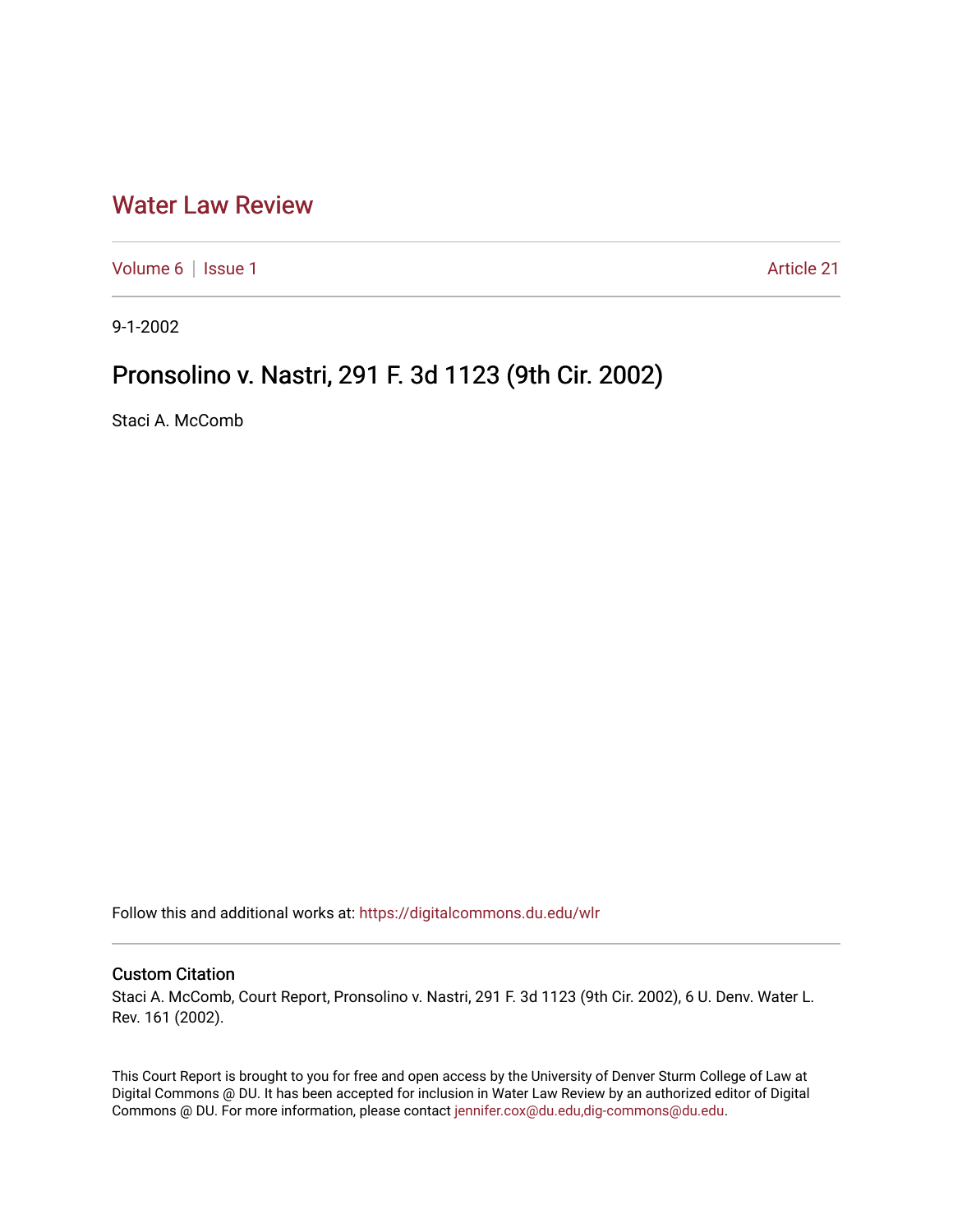**Pronsolino** v. Nastri, **291 F.3d 1123 (9th Cir. 2002)** (upholding the Environmental Protection Agency's statutory interpretation of its authority to impose total maximum daily loads on waters containing only nonpoint source pollution).

Betty and Guido Pronsolino ("Pronsolinos") filed suit pursuant to sections **702** and 704 of the Administrative Procedure Act in the United States District Court for the Northern District of California. They challenged the Environmental Protection Agency's ("EPA") authority to impose total maximum daily loads ("TMDLs") on rivers only polluted by non-point sources and sought a determination of whether the Clean Water Act ("CWA") authorized the Garcia River TMDLs. The district court granted summary judgment to the EPA. The Pronsolinos appealed to the Court of Appeals for the Ninth Circuit, which affirmed the district court's grant of summary judgment.

Congress enacted the CWA in 1972. Section 303 of the CWA required each state to identify the waters within its boundaries for which the required effluent limitations are not stringent enough to establish applicable water quality standards. Section  $303(d)(1)(C)$ required states to-establish TMDLs on the waters it identified within its boundaries. In 1992, the EPA set TMDLs on the Garcia River in California pursuant to this provision of the CWA.

In 1998, the Pronsolinos and other landowner along the Garcia River applied for harvesting permits. The EPA granted the permits, but required the landowners to comply with certain restrictions, including the TMDLs previously set by the EPA. The Pronsolinos subsequently filed suit.

The EPA argued the court should defer to their interpretation of the CWA regulations based on *Chevron,* which held that an agency's statutory interpretation is entitled to such deference if "Congress delegated authority to the agency generally to make rules carrying the force of law, and... the agency interpretation claiming deference was promulgated in the exercise of law." The Pronsolinos did not contest the EPA's rulemaking authority, but instead argued that the EPA failed to exercise it here. The Pronsolinos argued the EPA should receive no deference because it inconsistently interpreted section 303(d). The court interjected a middle standard of deference set out in *Skidmore,* where deference was determined according to the agency's persuasiveness.

With regard to the EPA's rulemaking and interpretation of the laws, the court determined that the *Chevron* standard applied because of the delegated authority of the EPA to interpret the CWA. Even still, the court decided it should apply, at a minimum, deference under *Skidmore.* However, the court found both standards resulted in the same decision. It held the EPA's regulations of TMDLs applied regardless of how the water body received its pollution. Disagreeing